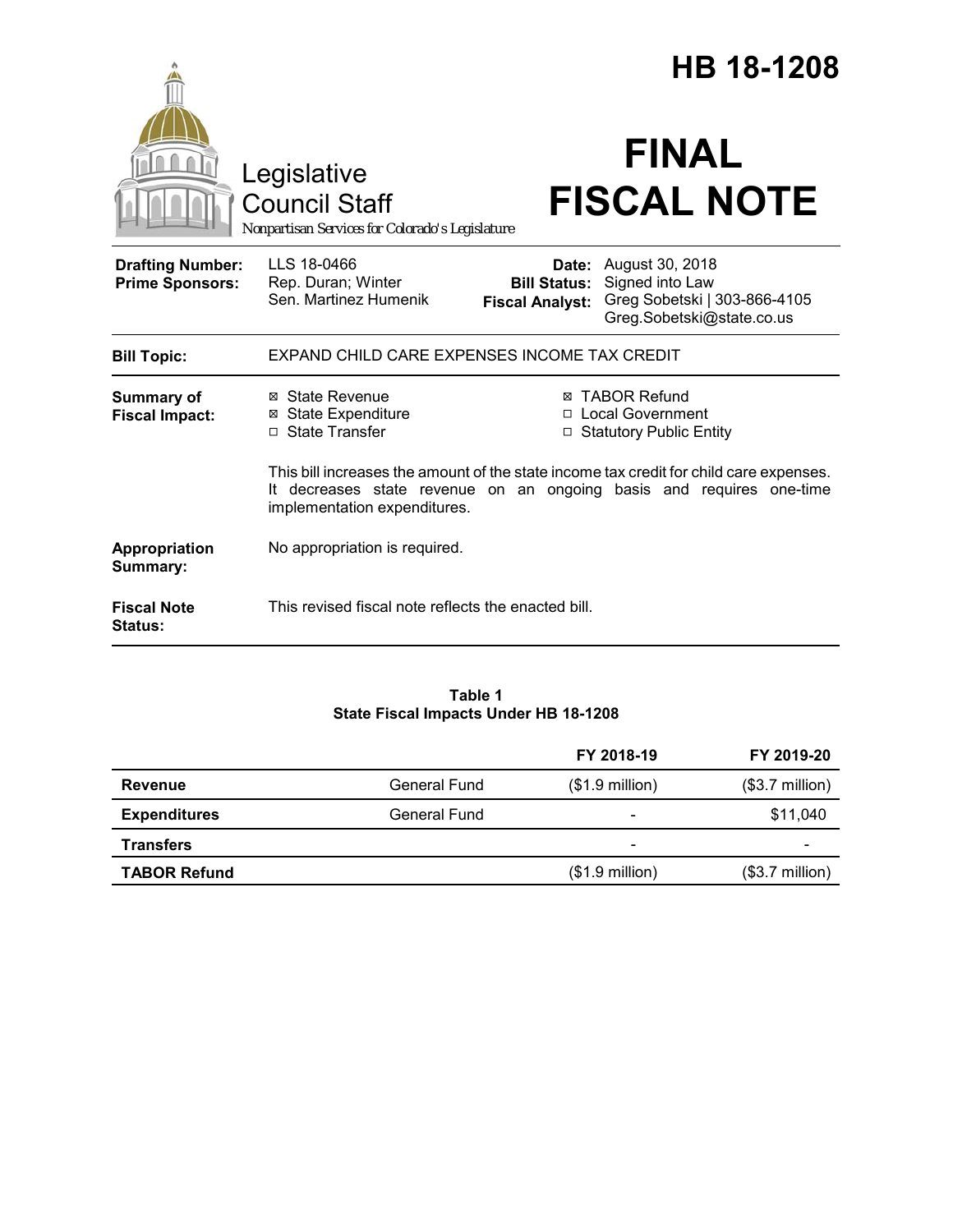August 30, 2018

### **Summary of Legislation**

Beginning in tax year 2019, this bill expands the state income tax credit for child care expenses. The credit is available to taxpayers with adjusted gross income (AGI) of \$60,000 or less who claim a child care expenses credit on their federal income tax return. Under current law, the credit is equal to:

- 50 percent of the federal credit for taxpayers with AGI of \$25,000 or less;
- 30 percent of the federal credit for taxpayers with AGI of \$25,001 to \$35,000; and
- 10 percent of the federal credit for taxpayers with AGI of \$35,001 to \$60,000.

Under the bill, the state credit is equal to 50 percent of the federal credit for all eligible taxpayers.

## **Background**

The federal child and dependent care expenses credit is available for individuals who pay child care expenses for a dependent child under the age of 13. Child care may be provided inside or outside of the home, and the taxpayer must report the persons or organizations providing child care on their tax return. The amount of expenses upon which the federal credit is based is capped at \$3,000 for a taxpayer with one qualifying child and \$6,000 for a taxpayer with two or more qualifying children. Based on the taxpayer's AGI, this amount is multiplied by a percentage between 35 percent and 20 percent for the purposes of determining the credit's value. Example calculations are provided in Table 2.

| <b>Taxpayer AGI</b> | Percentage<br><b>Adjustment</b> | <b>Credit Cap for One</b><br><b>Dependent Child</b> | <b>Credit Cap for Two or</b><br><b>More Dependent Children</b> |
|---------------------|---------------------------------|-----------------------------------------------------|----------------------------------------------------------------|
| Up to \$15,000      | 35 percent                      | \$1,050                                             | \$2,100                                                        |
| \$25,000            | 30 percent                      | \$900                                               | \$1,800                                                        |
| \$35,000            | 25 percent                      | \$750                                               | \$1,500                                                        |
| \$43,001 and up     | 20 percent                      | \$600                                               | \$1,200                                                        |

#### **Table 2 Federal Child Care Expenses Tax Credit Caps**

### **State Revenue**

This bill is expected to reduce state income tax revenue to the General Fund by \$1.9 million in FY 2018-19 and by \$3.7 million in FY 2019-20 and subsequent fiscal years. The revenue impact for FY 2018-19 represents a half-year impact for tax year 2019 on an accrual accounting basis. The estimated effects on taxpayers of different AGI levels are presented in Table 3.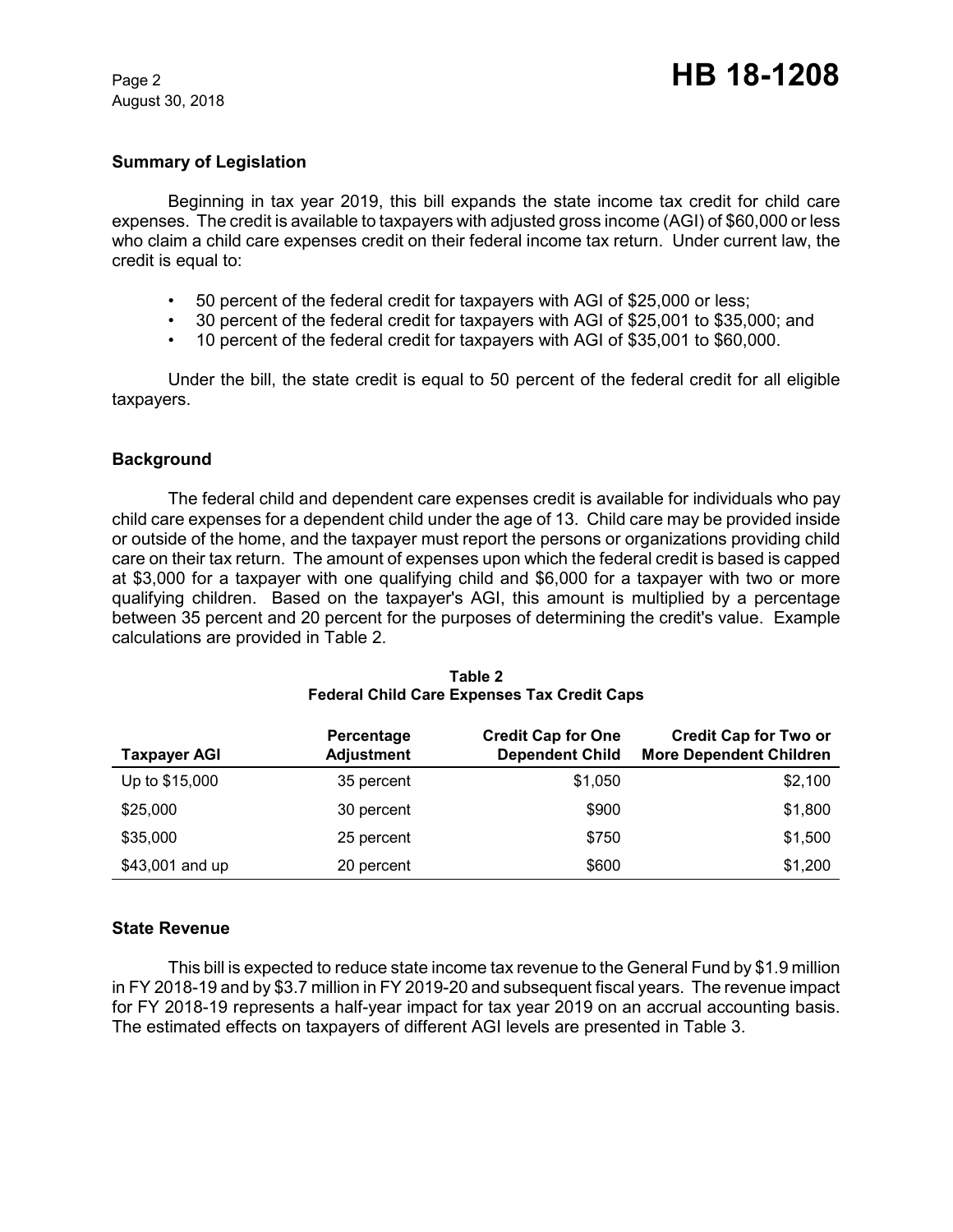**Table 3 Estimated Taxpayer Impact of Child Care Expenses Credit in HB 18-1208 for Tax Year 2019**

| Taxpayer<br><b>AGI</b>  | Number of<br>Taxpayers | Average<br>Federal<br><b>Credit</b> | <b>Current Law</b> | <b>Average State Credit</b><br>HB 18-1208 | <b>Total GF</b><br><b>Revenue</b><br><b>Reduction</b> | HB 18-1208<br><b>Fiscal Impact</b> |
|-------------------------|------------------------|-------------------------------------|--------------------|-------------------------------------------|-------------------------------------------------------|------------------------------------|
| Up to<br>\$25,000       | 3.200                  | \$314                               | \$157              | \$157                                     | (\$0.5 million)                                       |                                    |
| \$25,001 to<br>\$35,000 | 7.000                  | \$545                               | \$164              | \$273                                     | $($1.9$ million)                                      | $($0.8$ million $)$                |
| \$35,001 to<br>\$60,000 | 14.100                 | \$526                               | \$53               | \$263                                     | (\$3.7 million)                                       | $($3.0 \text{ million})$           |
| <b>Total</b>            | 24.300                 | \$504                               | \$98               | \$252                                     | $(S6.1$ million)                                      | $($3.7 \text{ million})$           |

Based on prior year populations claiming the federal and state child care expenses credits, the bill is assumed to increase the amount of the credit for about 24,300 taxpayers who claim the state credit under current law.

# **TABOR Refund**

This bill reduces state income tax revenue by \$1.9 million in FY 2018-19 and \$3.7 million in FY 2019-20, which will reduce the amount of money required to be refunded under TABOR. Since the bill reduces revenue to the General Fund and the refund obligation by equal amounts, there is no net impact on the amount of money available in the General Fund for the budget. However, the bill will reduce money for the General Fund budget in the future during years when the state does not collect revenue above the TABOR limit.

State revenue subject to TABOR is not estimated for years beyond FY 2019-20.

## **State Expenditures**

This bill increases General Fund expenditures by \$11,040 in FY 2019-20 only. Expenditures are summarized in Table 4 and described below.

| Table 4                              |  |
|--------------------------------------|--|
| <b>Expenditures Under HB 18-1208</b> |  |

|                                  | FY 2018-19               | FY 2019-20 |
|----------------------------------|--------------------------|------------|
| <b>Department of Revenue</b>     |                          |            |
| Computer Programming and Testing | $\overline{\phantom{a}}$ | \$9,840    |
| Document Management              | $\overline{\phantom{a}}$ | \$1,200    |
| <b>Total Cost</b>                | \$0                      | \$11,040   |

**Computer programming and testing.** This bill requires changes to the department's GenTax software system. Changes are programmed by a contractor at a rate of \$250 per hour. The changes in this bill are expected to increase expenditures by \$6,000, representing 24 hours